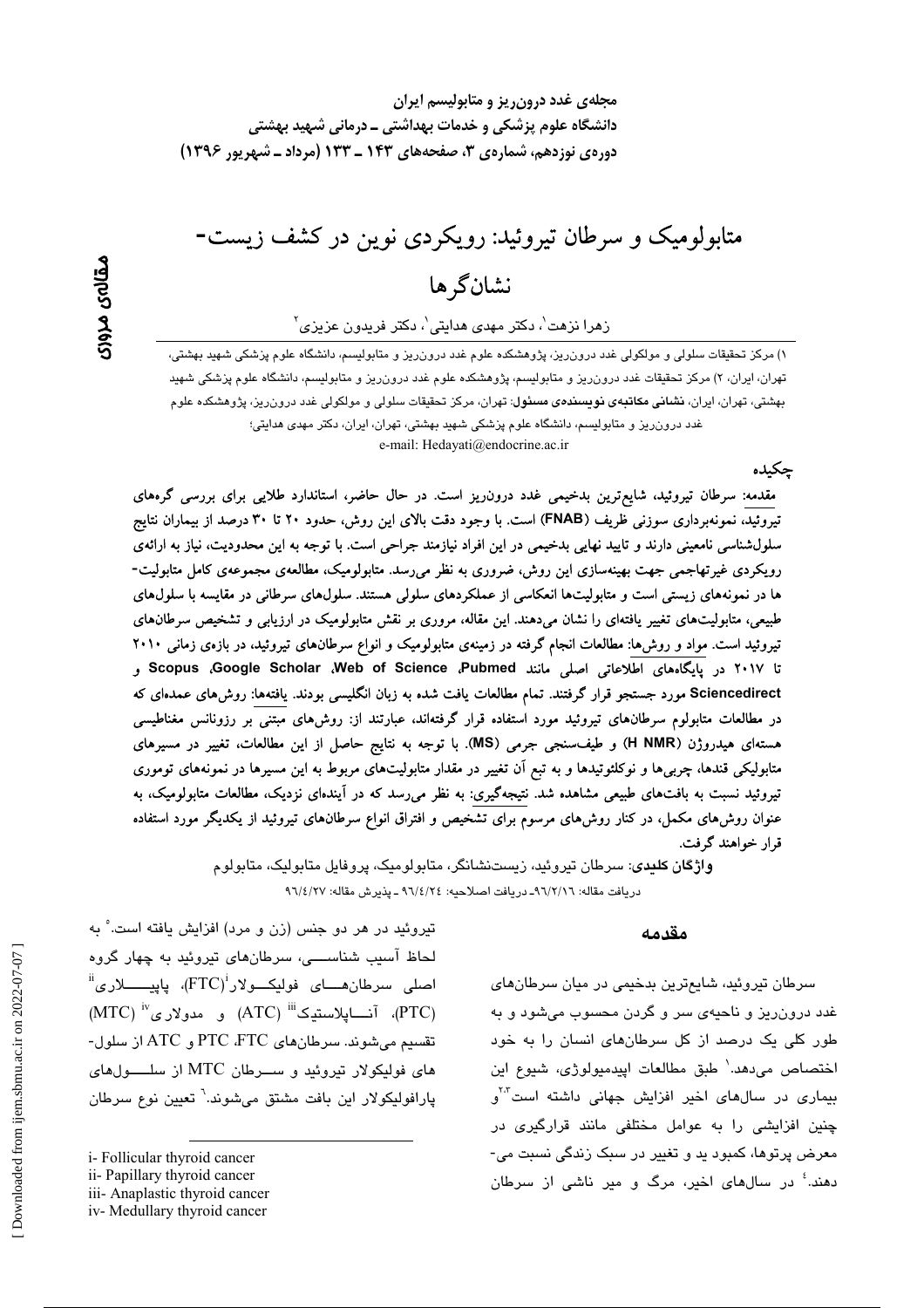تیروئید، نقش بسیار مهمی در ارزیابی پیشآگهی بیماری و انتخاب درمان دارد.<sup>۷</sup> رایجترین راهبرد برا*ی* تشخیص و درمان آسیدهای تیروئید عبارت از سونیوگرافی، نمونه برداری ظریف سوزنی<sup>:</sup> (FNAB) تحت سونوگرافی و در نهایت تصمیمگیری برای عمل جراحی بر اساس نتایج سلول-شناسی یا پایش بیمار است.<sup>۸</sup> هر یک از این روشها یا محدودیتهایی همراه هستند و در برخی از موارد به دلیل عدم تشخيص دقيق، منجر به جراحي هاي غير ضروري مي-شوند. بنابراین، چنین به نظر می رسد که ترکیب روشهای مرسوم تشخیص سرطانهای تیروئید با روشهای جدید تشخیص مولکولی، کمک قابل توجهی در کاهش این گونه جرا*حی های* تشخیصی خواهد کرد.

متابولیتها، میانجیهای مولکولسو و محصولات متابولیسم هستند که با یکدیگر متابولوم مربوط به یک نمونهي زيستي را ميسازند.' تغييرات متابوليک ميتوانند به دنبال تغییرات ژنتیکی اتفاق بیافتند. این تغییرات، کنترل فعاليتهاى آنزيمى توسط مسيرهاى پيامرسانى، كاتابوليسم و مهار رقابتی یا فعال شدن توسط مولکولهای کوچک را نشان میدهند. از آنجایی که تغییرات کوچک در فعالیتهای آنزیمی منجر به تغییرات بزرگ در مقادیر متابولیتها می-شوند، متابولوم میتواند برای ارزیابی یک سیستم زیستی مورد توجه قرار گیرد. متابولومیک، مطالعهی تمام متابولیت-ها در یک سلول، بافت یا اورگانیسم برای درک جامع از یک فرآیند زیستی است<sup>۱۰</sup> چنین رویکردی، اطلاعات ارزشمن*دی* را دربارهی سلولهای سرطانی ارائه میکند و امکان طبقهبندی انواع مختلف بدخیمیها و تشخیص نشانگرهای زیستی بالقوه را در انواع سرطانها فراهم میآورد.'' در مطالعات سرطان، پس از بررسی محصولات رونویسی ژنوم nRNA) و پروتئین)، مطالعه و بررسی متابولوم منطقی به نظر می رسد.^ در سالهای اخیر، مطالعات بسیاری در ارتباط با متابولوم سرطانهای تیروئید انجام گرفته است. در این مقالهی مروری به بررسی و مرور این پژوهشها پرداخته شده است.

٢- روش مطالعه

مطالعات انجام گرفته در زمینهی متابولومیک و سرطان تیروئید، در پایگاههای اطلاعاتی اصلی مانند Pubmed،

Scopus Google Scholar . Web of Science Sciencedirect مورد جستجو قرار گرفتند. جستجو با استفاده از واژههای کلیدی "Thyroid cancer" یا "Thyroid carcinoma" و "Metabolomic" و "Metabolom" و Spectroscopy و "Papillary" و "Follicular" و "Anaplastic" و "Medullary" در بازهى زمانى ٢٠١٠ تا ٢٠١٧ انجام گرفت. تمام مقالات يافت شده به زبان انگلیسی بودند.

#### ٣- متابوليسم سرطان

سلول های سرطانی در مقایسه با سلولهای طبیعی، متابولیسم تغییر یافتهای دارند. طی چندین دهه، مطالعات پایه و بالینی گسترده نشان دادهاند که متابولیسم ویژهی سرطان میتواند زمینهی مهمی جهت کشف راهبردهای درمانی در سرطان باشد.<sup>۱۲</sup> تفاوت اصلی سلولهای سرطانی و سلول-های طبیعی، مربوط به مسیرهای دخیل در تولید انرژی است. در بافتهای سالم، در طول چرخهی کربس و فسفریلاسیون اكسبداتيو، براي توليد "NADH و ATP<sup>iii</sup> گلوكز مصرف می،شود.'' در مقایسه با گلیکولیز، مسیر فسفریلاسیون اکسیداتیو به ازای هر مولکول گلوکز، مقادیر زیادی ATP تولید میکند. بررسیها نشان میدهند که اکثر سلولهای سرطانی از گلیکولیز هواز*ی* (اثر واربرگ<sup>۷</sup>) برای تولید انرژ*ی* انرژی و اجزای سازندهی سلول استفاده میکنند.<sup>۱۳،۱۶</sup> بر اساس اثر واربرگ، سلولهای سرطانی در مقابل مصرف .<br>مقادیر زیا*دی* گلوکز و بدون توجه به حضور اکسیژن، مقادیر زیاد*ی* اسید لاکتیک تولید میکنند؛°<sup>۱</sup> این پدیده میتواند در تشخیص بالینی تومورها مورد استفاده قرار گیرد.<sup>۱۰،۱۱</sup>

اسپد*های چر*ب و چربیها از ترکیبات مهم دیگری هستند که به مقادیر زیاد در متابولوم سرطان یافت میشوند. سنتز اسپدهای چرب، نیازمند NADPH و استیلکوآنزیم آ است. در سلولهای سرطانی، NADPH از طریق افزایش گلوتامینولیز و مسیر پنتوز فسفات (PPP)<sup>vi</sup> تولید میشود.<sup>۱٬</sup> محصولات ثانويەي مسير ينتوز، ينتوز فسفاتهاي مورد نياز برای سنتز اسیدهای نوکلئیک (DNA و RNA) را فراهم می-آورد.<sup>۱۷</sup> علاوه بر NADPH و استیلکوآنزیم آ، از دیگر تغییرات مهمی که یا تکثیر سلولهای سرطانی همراه است،

ii-Nicotinamide adenine dinucleotide

iii- Adenosine triphosphate

iv-Warburg effect

v-Nicotinamide adenine dinucleotide phosphate

vi-Pentose phosphate pathway

i- Fine needle aspiration biopsy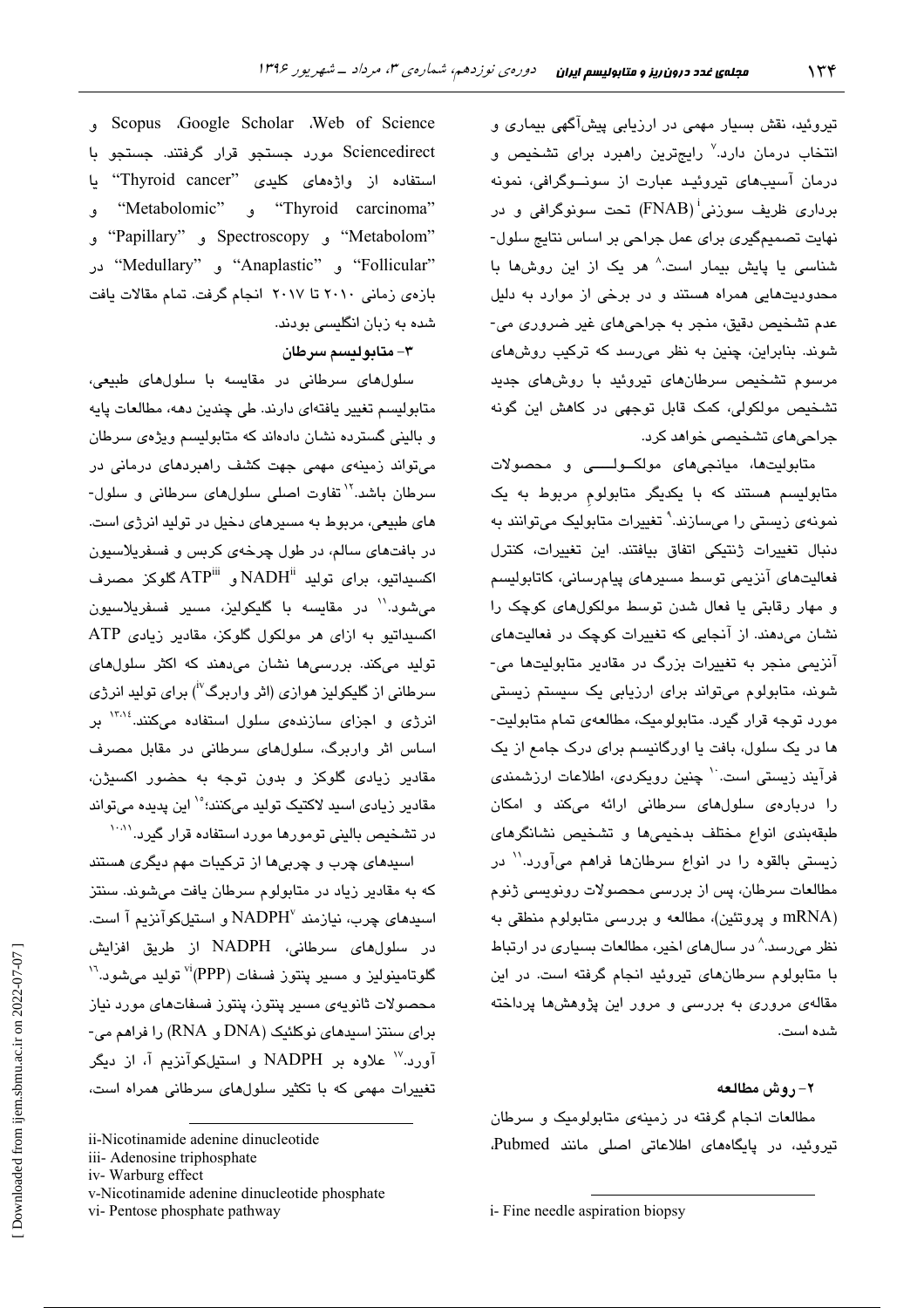تغییر در نسبت متابولیتهای حاوی کولین میباشد.<sup>۱۰،۷</sup> تركيبات حاوى كولين، مانند فسفوكوليـــــن، فسفاتيديل کولیــــن و گلیسروفسفوکولین، اجزای مهم غشای سلول*ی* هستند. فسفولیپیدها اجزای اصلی غشای سلولی هستند و شکل و سیالیت آن را تعیین میکنند. بنابراین تغییرات فسفولیپیدھای غشایی ممکن است جنیههای فنوتیی سرطان مانند توانایی تهاجم و متاستاز را تحت تاثیر قرار دهند. تغییرات مقادیر چربیها و مشتقات آنها در بیمارانی با انواع مختلف سرطانها از جمله سرطان تبروئید مشاهده شده است. چربی های اشباع و غیراشباع سازندهی غشای سلولی ممکن است از طریق سیتوزول حرکت کنند و در وزیکولهای سنڌورولي تجمع پايند. نشان داده شده است که چنين چرپي-های متحرکی با پیشرفت بیماری ارتباط دارند.<sup>۱۰،۱۱</sup> اگر چه به طور کلی، افزایش مقادیر فسفولیپیدها و محصولات گلیکولیز نشان،دهندهی سلول سرطانی هستند، اما مقادیر ویژه*ی* متابولیتهای مختلف ممکن است وابسته به نوع سرطان ىاشند.``

### ۴– روشهای بررسی متابولومیک

در بدن انسان تقریبا ۳۸۰۰۰ نوع متابولیت تولید میشود. این ترکیبات قطبیت مختلف دارند و بنابراین اندازهگیری همهی آنها با استفاده از یک روش امکانپذیر نیست. عوامل مختلف، مانند جنس، سن، سبک زندگی، استعمال دخانیات و فعالیتهای فیزیکی، تجزیه و تحلیل متابولیتها را تحت تاثیر قرار می،دهند. مهمترین مرحله در مطالعات متابولومیک، انتخاب نمونه و آمادهسازی آن است. رایجترین نمونههای مورد استفاده در این مطالعات عبارتند از خون، ادرار، بزاق، بافت، ردهي سلولي، مايع مغزي ــ نخاعي، تنفس (باز دم) و مایع آمنیوتیک. روش مورد استفاده برای تجزیه و تحلیل متابولیتها به نوع نمونه بستگی دارد.^` در بیشتر مطالعات انجام گرفته در زمینهی متابولومیک سرطان تیروئید، از نمونههای بافتی استفاده شده است و تعداد محدودی از مطالعات بر روى مايعات زيستى مانند سرم، يلاسما يا ادرار هستند. این نمونهها، منابع ارزشمندی برای زیستنشانگرهای تشخیصی برای سرطانهای تیروئید هستند و روشهای جمعآوری آنها روشهای بسیار کم تهاجمی هستند.'` رایج-ترین روشهای تجزیه و تحلیل در مطالعات متابولومیک سرطان عبارتند از:

 $(NMR)^i$ -۱-۴) رزونانس مغناطیس هستهای $-1$ 

در این روش از میدان مغناطیسی قوی و امواج رادیویی برای تهییج هستههای اتمها استفاده می شود. جذب انرژی امواج رادیویی، امکان حرکت هستهها از اسپینهایی با تراز انرژی پائین به اسپینهایی با تراز انرژی بالا را فراهم می-آورد. سپس تابش پرتو طی فرآیند استراحت، آشکارسازی میشود. از میان روشهای مورد استفاده در مطالعات پزشکی، NMR به دلیل سرعت بالا، کمّی و مقرون به صرفه بودن توجه بیشتری را به خود جلب کرده است. این روش به مقدار کمی از نمونه نیاز دارد و نتایج قابل تکرار ارائه می-دهد. NMR روش قدرتمندی برای شناسایی تعداد بسیار زیادی از متابولیتها در مایعات پیچیدهی زیستی است زیرا هر متابولیت الگوهای چندگانهی منحصر به فردی دارد.^` روش (HR-MAS") یک روش مبتنی بر NMR است که برای تمایز گرههای خوشخیم و بدخیم تیروئید به کار می رود. استفادهی بالینی از این روش به دلیل مشکلات دسترس*ی* به دستگاه، محدود است.<sup>۲۰</sup>

۴-۲- طیفسنجی جرمی همراه با کروماتوگرافی گاز ی<sup>iii</sup>

کروماتوگرافی گازی (GC)، یک روش جداسازی است که از بیش از ٥٠ سال قبل مورد استفاده قرار میگیرد. در این روش، آنالیتها به سطح یک ستون متصل می شوند، سپس ترکیبات منحصر به فرد با توجه به فرّاریتشان با استفاده از یک شیب دمایی به ترتیب شسته شده و وارد یک آشکار ساز میشوند. رایجترین روش آشکار سازی، آشکاری سازی توسط یونش شعلهای (FID)'<sup>iv</sup>(FID) است. این روش پاسخی را می دهد که متناسب با محتوای کربن آنالیت است و برای سنجش آنالیت بسیار مفید است. کروماتوگرافی گازی در ترکیب با طیف سنجی جرمی (GC-MS) نیز میتواند مورد استفاده قرار گیرد و علاوه بر آشکارسازی آنالیت به صورت یبک، اطلاعات بیشتری را در مورد آن ارائه کند.<sup>۲۱</sup> روش GC-MS بسیار حساس و برای متابولیتهای فرار مناسب است.^`

i- Nuclear magnetic resonance ii-High-resolution magic angel spinning iii- Gas chromatography-mass spectrometry iv-Flame ionization detection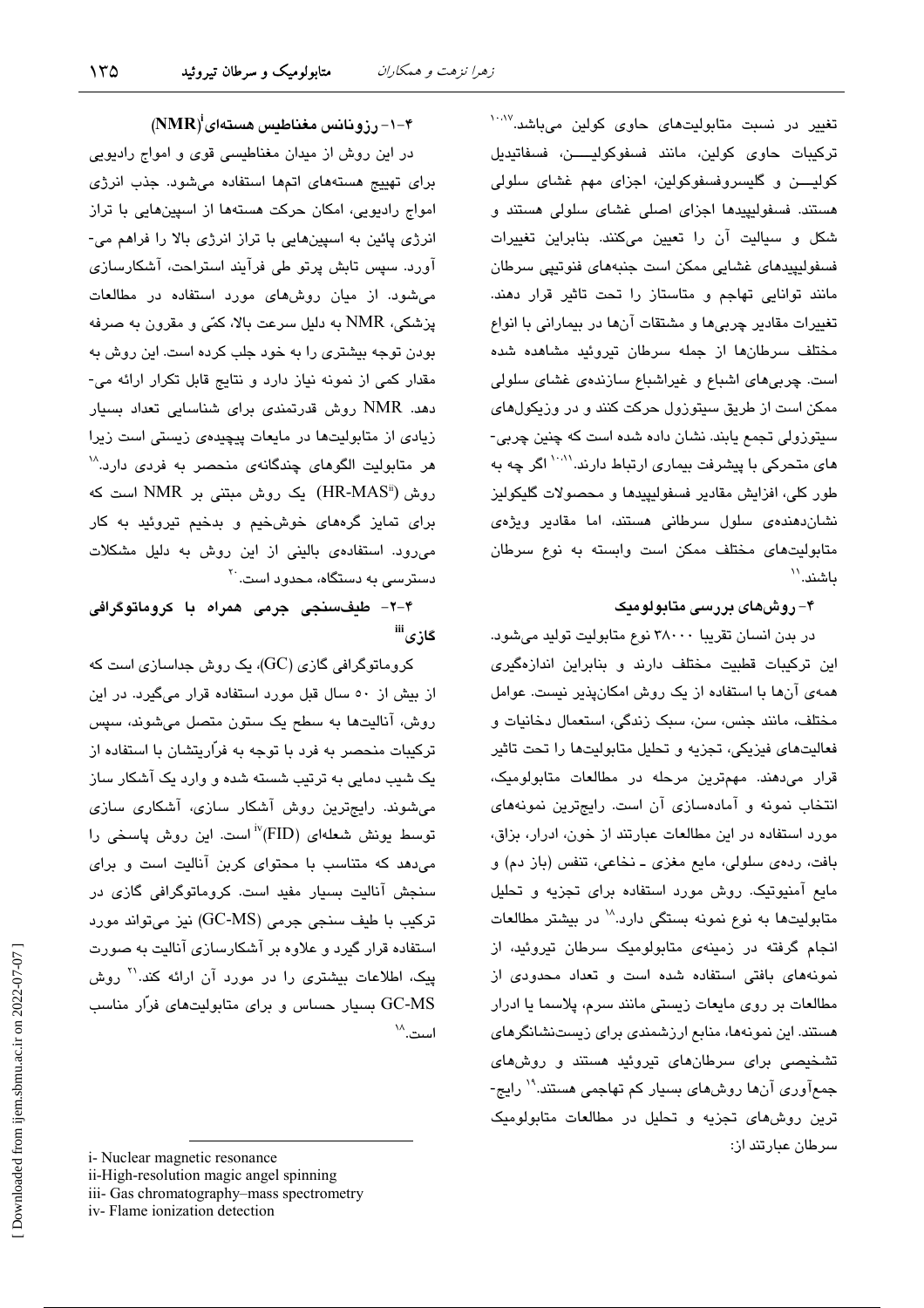۴-۳- طلقسنجي جرمي همراه يا کروماتـوگــرافـي مايع<sup>ا</sup>

كروماتوكرافي مايع كه با طيف سنجى جرمى (LC-MS) همراه است، از روشهای بسیار مهم در مطالعات متابولومیک است. رایجترین ستون مورد استفاده در  $\rm LC$  ستون فاز معکوس است و مندم بونی برای آشکار سازی ترکیبات بونی و مهار یونی، یونیزاسیون به روش الکترواسپری است. روش LC-MS طيف وسيعى از متابوليتها را جداسازى، .<br>شناسابی و اندازهگیری کمّی میکند. حساسیت بالا، عدم نیاز به مشتق سازی و توانایی تجزیه و تحلیل متابولیتهای ناپایدار در برابر دما از مزایا و گران بودن، وقت گیر بودن و تکرار پذیری پایین از معایب آن هستند.<sup>۸٬۲۲٬۲</sup>۳ در سالهای گذشته برای رفع معایب LC-MS از روشهایی مانند -LC MALDI-MS ،MA-MS و LC-NMR-MS استفاده شده است. به دلیل وجود تحلیلگر ثانویه، LC-MS-MS برای تاييد و شناسايي مولكولهاي ناشناس استفاده ميشود.^`

### ۴–۴–۱٫ و ش MALDI-MSI

این روش، یک روش طیف سنجی جرمی مبتنی بر بافت شناسی است که امکان ردیابی و اندازهگیری سه بع*د*ی ترکیبات را در جایگاه اصلی بافت فراهم میآورد. در روش MALDI-MSI، برشهای بافتی بر روی یک حامل قرار داده می شوند. زمانی که بعد از اندازهگیری، ارزیابی های بافتی ضروری باشند، اسلایدهای شیشهای پوشیده با اکسید ایندیم قلع، هدف ترجيحي MALDI-MSI خواهند بود. اين اسلایدها هادی الکتریکی هستند. نمونه با یک ماتریکس پوشيده مي شود؛ اين ماتريكس انرژي ليزر را جذب مي كند و به آنالیت انتقال می دهد و در نتیجه منجر به تخریب و يونيزاسيون مي شود. بسته به نوع ماتريكس مورد استفاده، طیف وسیعی از گروههای مولکولی مانند پروتئینها، پپتیدها، گليکانها، ليپيدها و مولکولهای برونزاد (اگزوژن) میتوانند شناسایی شوند. دادههای حاصیل از این روش برای شناسایی محتوای مولکولی بافتها تحت شرایط مختلف مور د استفاده قرار گرفتهاند.<sup>۲٤</sup>

## ۵– چالشهای موجود در تشخیص سرطانهای تىروئىد

در حال حاضر، استاندارد طلایی برای بررسی گر<mark>دهای</mark> تیروئید، FNAB است و بسیاری از بیماران مبتلا به سرطان .<br>تیروئید، در ابتدا بر اساس نتایج حاصل از این روش تشخيص داده مى شوند. على رغم دقت بالا، در ٢٠ تا ٣٠ درصد از موارد، FNAB در تعیین ماهیت گرههای تیروئیدی ناتوان است<sup>۱</sup> و تایید نهایی بدخیمی در این افراد، بعد از جراحی و بر اساس نتایج بافت شناسی میسر میگردد.<sup>۷</sup> از مسائل مهم در تشخیص سرطان تیروئید، تمایز بین آدنومای فوليکولار، سىرطان فوليکولار و گونە*ى* فوليکولار سىرطان یاییلاری<sup>iii</sup> است.<sup>۲۰</sup> در برخی از موارد، زمانی که الگوها*ی* بافت شناسى مبهم باشند، طبقهبندى مناسب امكان پذير نخواهد بود.<sup>۷</sup> برای مثال، تمایز بافتشناسی FTC از ۔<br>آدنوما*ی* فولیکولار، بر اساس حضور تھاجم کپسولی و یا عروقی است؛ چنین ویژگی نمیتواند در اجزای حاصل از FNAB مورد تجزیه و تحلیل قرار گیرد.<sup>۲۲</sup> از سوی دیگر، ساختارهای پاییلاری سلولهای فولیکولار ممکن است در گواتر گرهی، کیستها، مناطق هایپرپلاستیک تومورهای فولیکولار و بیماری گریوز نیز مشاهده شوند و به لحاظ میکروسکویی، آدنومای ترابکولار<sup>vن</sup> ممکن است سرطان PTC PTC یا MTC را تقلید کند.°٬ بنابراین ویژگیهای سلولی به تنهایی نمیتوانند تومورهای تیروئیدی یافت شده را به گروه-های بدخیم یا خوشخیم طبقهبندی کنند و برای تشخیص نهایی، پیشنهاد میشود که بیماران تحت جراحی تشخیصی قرار گیرند. پس از جراحی، حدود ۳۰ درصد از این موارد، به عنوان بدخي*مي* تشخيص داده مي شوند.<sup>٢٦</sup>

سونوگرافی و سایر روشهای تصویربرداری مانند CT اسکن<sup>۷</sup>، تصویربرداری استاندارد رزونانس مغناطیسی<sup>۳</sup> و توانایی و دقت لازم را در تمایز تومورهای خوش PET خیم از تومورهای بدخیم ندارند.^ بنابراین با توجه به محدودیتهای روشهای موجود، چنین به نظر میرسد که نتایج حاصل از این روشها باید توسط نشانگرهای مولکولی مورد تایید قرار گیرند.''

i-Liquid chromatography-mass spectrometry ii - Matrix-assisted laser desorption/ionization mass spectrometry imaging

iii- Follicular variant of papillary carcinoma

iv-Hyalinising trabecular adenoma

v- Computed tomography

vi-Standard magnetic resonance imaging

vii- Positron emission tomography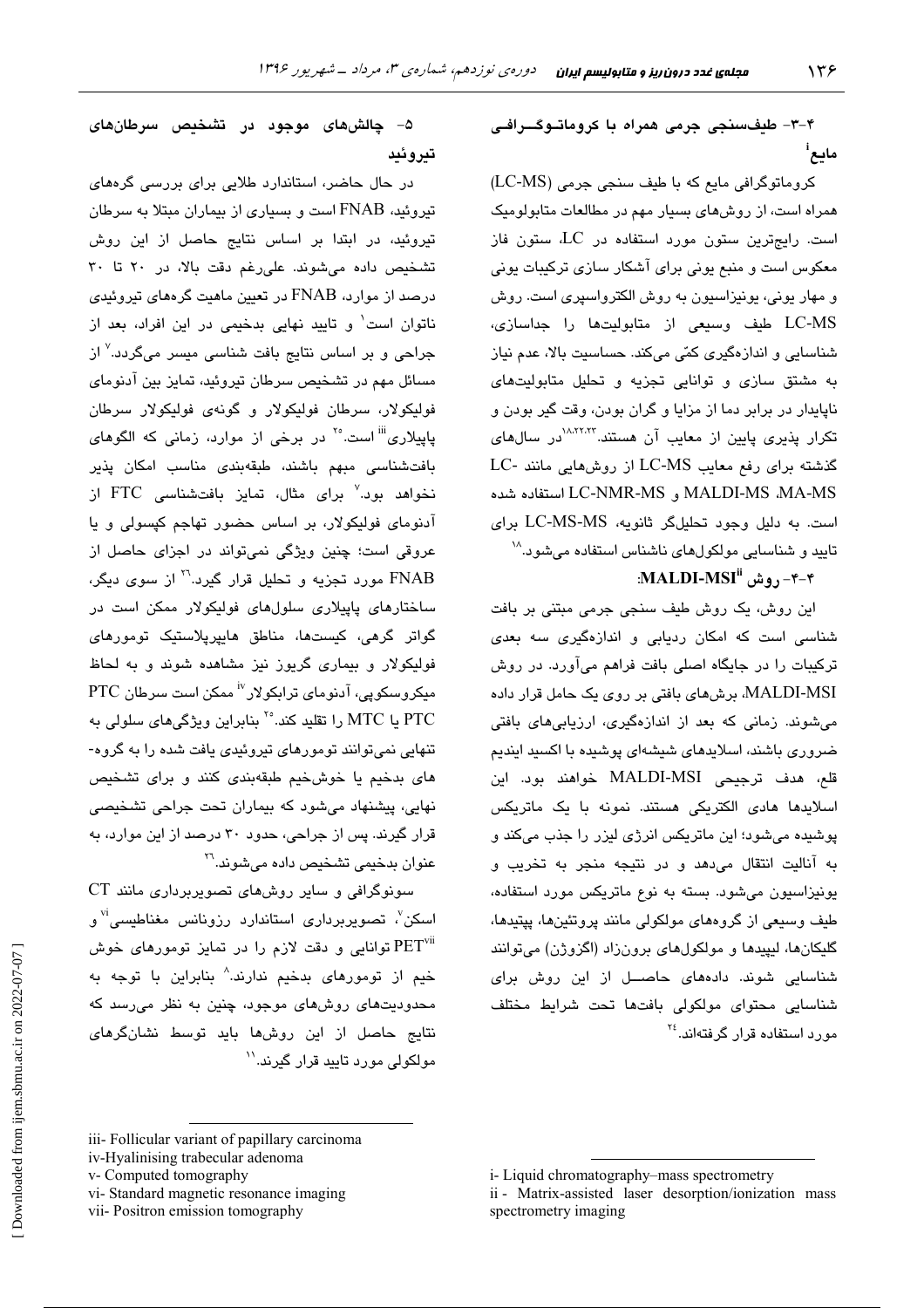$\gamma \gamma \gamma$ 

پیشرفتها*ی* حاصل در زیستشناسی مولکولی و استفاده از آن در پزشکی منجر به انجام مطالعات در زمینهی ژنتیک سرطانها از جمله سرطان تیروئید شده است. مهم-ترین تغییرات ژنتیکی کشف شده عبارتند از: جهشهای ژن جهش هــای ژن "RAS" جا به جایی «RAS" جهش هــای PAX8/PPARy و جا به جابي پروتوآنكوژن RET/PTC در سرطان پاپیلاری تیروئید $^{\wedge\!\star}$  و جهشهای ژن  $\operatorname{RET}^{\rm iii}$  در سرطان مدولاری تیروئید.<sup>۲۹</sup> علاوه بر این، در مطالعات مختلف از پروفایلهای RNAهای کوچک (miRNA) برای تمایز میان PTC و بافت طبیعی تیروئید و نیز میان FTC و آدنومای فولیکولار استفاده شده است<sup>.۲۸</sup> علیرغم کشف یروفایلهای متعدد miRNA برای سرطانهای تیروئید، تفاوت معنیداری در مقدار برخی از این مولکولها بین نمونههای سرطانی و سالم یافت نشد. مطالعات دیگری نیز در ارتباط یا ترکیبات رونویسی شده توسط شماری از ژن-هایی که در سرطانهای تیروئید افزایش بیان نشان میدهند، انجام گرفت. در این مطالعات نیز تعدادی از عوامل رونویسی به عنوان زیستنشانگرهای بالقوه معرفی شدند. اما متعاقب این مطالعات، بررسیهای دیگر، وجود تفاوت معنیدار در مقادیر این مولکولها میان افراد سالم و بیمار را تایید نکردند.^ تا به امروز آزمونهای مولکولی مختلفی در کنار تجزیه و تحلیلهای بافتشناسی برای تشخیص سرطانهای تیروئید مورد بررسی قرار گرفتهاند، اما هیچیک از آنها برای کاربرد بالینی مورد تایید قرار نگرفتهاند.'' بنابراین، چنین به نظر میرسد که یافتن نشانگرهای اختصاصی برای سرطان تیروئید بسیار چالش برانگیز است و مطالعات بیشتر بر روی نشانگرهای بالقوهی این بیماری، جهت تعیین دستورالعمل-های مقرون به صرفه، ضروری است.

#### ۶– متابولومیک در مطالعات سرطانهای تیروئید:

تمایز میان آسیبهای مختلف بافت تیروئید، مانند گره-های غیرسرطانی، آدنومای فولیکولار و تومورهای بدخیم به لحاظ بالینی از اهمیت بسیاری برخوردار است. مطالعات مختلف حاکی از توانایی روش NMR در تمایز میان متابولیتهای تیروئید طبیعی و تیروئید بدخیم هستند.<sup>۲۰،۳۰</sup> میکولی<sup>y</sup>و همکارانش، در مطالعهای روش HR MRS را در

iv-Miccoli

تمایز تومورهای خوش خیم و بدخیم تیروئید مورد بررسی قرار دادند. نتایج حاصل از این مطالعه نشان داد که بافتهای طبیعی و سرطانی تیروئید میتوانند با استفاده از غلظتهای متفاوت اسیدهای آمینه و لیپیدهای متعدد از یکدیگر تشخیص داده شوند. علاوه بر این، سرطانهای خوش خیم و بدخیم تیروئید نیز در مقادیر لاکتات، تورین، کولین، فسفوکولین، میواینوزیتول و شیلو-اینوزیتولها با یکدیگر متفاوت بودند. مقـــاديــــر لاكتات و تــــوريــــن در بافتهــــاى بدخيـــم (PTC, FVPTC, FTC) و مقاديــر كوليــن، فسفوکولین، میواینوزیتول و شیلو-اینوزیتولها در نمونههای خوشخيم بيشتر بودند. تحليل آماري نتايج اين مطالعه نشان داد که، تقریبا ۷۷ درصد از نمونهها به درستی تشخیص داده شدند. در این مطالعه تفاوت معنیداری میان زیرگروههای مختلف سرطان تیروئید مشاهده نشد.<sup>۲۰</sup> در یک مطالعهی متابولومیک که توسط دیجا<sup>۷</sup>و همکارانش انجام گرفت، از روش H NMR برای شناسایی متابولیتهــــای موجود در بافتهای سالم، گرههای غیرسرطانی، آدنومای فولیکولار و بافتهای بدخیم تیروئید استفاده شد. تحلیل نتایج، نه تنها حاکی از وجود تفاوت مقادیر واضح میان متابولیتهای بافتهای سالم و آسیب دیدهی تیروئید بود، بلکه متابولوم مربوط به انواع زیرگروههای آسیبهای تیروئیدی نیز با یکدیگر متفاوت بودند. زیستنشانگرهای بالقوه که در تمام بافتهای آسیب دیدهی تیروئید یافت شدند، عبارت بودند از: آلانين، متيونين، استون، گلوتامات، گلايسين، لاكتات، تیروزین، فنیلآلانین و هیپوگزانتین. تغییرات متابولیکی در سرطان تیروئید به طور عمده با تنظیمکنندگان اسمزی (تورين، ميواينوزيتول و شيلو-اينوزيتول)، سيترات و اسیدهای آمینهی چرخهی کربس در ارتباط هستند. در این مطالعه، كاهش مقادير ميواينوزيتول، شيلو-اينوزيتول و محتوای لیپیدی در بافتهای سرطانی یافت شد و مقدار افزایش یافتهای از لاکتات در بافتهای سرطانی و سایر آسیبهای تیروئید مشاهده شد. به علاوه، آدنومای فولیکولار به طور همزمان ویژگیهای متابولیکی گرههای خوشخیم و بافت سرطانی را نشان داد.<sup>۲۲</sup> برای بررسی توانایی روش HR MRS در تشخیص سرطان پاپیلاری تیروئیــد، جوردن<sup>'</sup>' و همکارانش از نمونههای FNAB (٤ نمونهی PTC، ٤ نمونهى آدنوماى فوليكولار و ٥ نمونهى طبيعى)

v-Deja

vi- Jordan

i-B-Rapidly accelerated fibrosarcoma

ii-Rat sarcoma

iii- Rearranged during transfection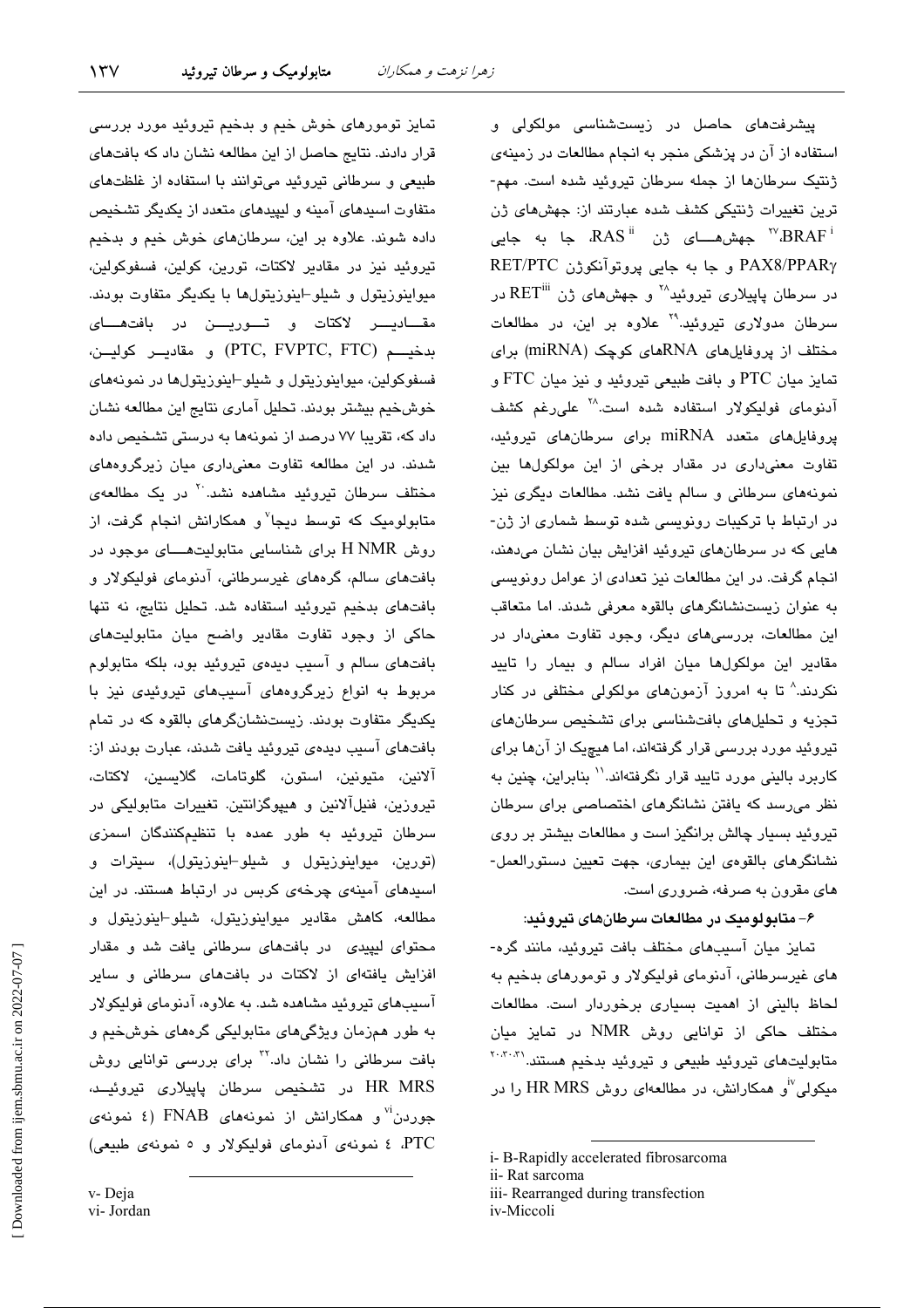برای تهیهی پروفایلهای متابولیکی استفاده کردند. مقایسهی پروفایلهای متابولیکی حاصل از سه وضعیت آسیب شناختی، تفاوتهای معنیداری میان PTC و تومورهای خوش خیم تیروئید را نشان دادند. یافتههای حاصل از این مطالعه، حاکی از توانایی بالقوهی HR MSR به عنوان یک روش کمکی در تشخیص و افتراق سرطانهای تیروئید در کنار روشهای تشخیصی مرسوم است.<sup>۳۰</sup> در یک مطالعهی آیندهنگر، دو گروه شامل ۸ نمونهی FTC و ۱۷ نمونهی خوش خدم را با استفاده از روش H NMR با یکدیگر مقایسه کردند. در این مطالعه، همبستگی قابل توجهی میان نتايج بافت شناسي و نتايج حاصل از MRS وجود داشت. نتایج حاصل از بررسیهای متابولیکی حاکی از افزایش مقادیر کولین در هر ۸ نمونهی توموری بود، در حالی که مقدار كولين فقط در يك نمونهى خوش خيم افزايش يافته بود. در این مطالعه نیز روش MRS روشی حساس در افتراق تورمورهای خوشخیم از نمونههای بدخیم تیروئید معرفی شد.<sup>۳</sup> در مطالعهی متابولومیک با استفاده از HR MAST، تبان<sup>آ</sup> و همکارانش نشان دادند که مقادیر متابولیتها*ی* مختلف مانند كولين، گليسروفسفوكولين، فسفوكولين، فسفواتانول آمين، گلوتاتيون، لاكتات، تورين، ميواينوزيتول، اینوزین، فومارات، اسبدهای آمینه، استات، سوکسینات، سی یلواینوزیتول و فومارات در نمونههای بافتی PTC افزایش یافت، در حالی که مقدار لیپید در مقایسه با نمونههای سالم کاهش مقدار نشان داد. علاوه بر این، پروفایل بافتهای بدخیم با پروفایل بافتهای خوش خیم نیز با یکدیگر مقایسه شدند. این مقایسه نشان داد که در نمونههای بدخیم مقادیــــر فسفوكولين، گليسروفسفوكولين، فسفواتانول آمين، لاكتات، اسیدهای آمینه، یوراسیل، هیپوگزانتین و گزانتین افزایش و مقادیر سیترات، سی یلواینوزیتول و میواینوزیتول، اینوزین، یوریدین و کولین کاهش یافت. به طور کلی، نتایج حاصل از این مطالعه، تغییرات مسیرهای اصلی متابولیک، شامل متابولیسم انرژی (گلیکولیز و چرخهی کربس)، بیوسنتز پروتئین، اسبدهای نوکلئیک و فسفاتدیل کولین را نشان می-دهند.<sup>۲٤</sup> در مطالعهی دیگری، تورگروسا<sup>آآ</sup>و همکارانش از طيف سنجى HR MAS، براى تمايز ميان انواع تومورهاى تیروئید (۲۸ نمونهی بدخیم، ٤ نمونهی غیرسرطانی و ٤٠ نمونهی آدنومای فولیکولار) و نمونههای سالم استفاده

i-Tian ii-Torregrossa

کردند. علاوه بر این، ۳۸ نمونهی بدخیم (۱۰ نمونهی FTC، ۲۷ نمونهی PTC و ۱ نمونهی ATC) با ۳٤ نمونهی خوشخيم مقايسه شدند. نتايج حاصل از اين مطالعه نشان داد که در نمونههای بافتی بدخیم، مقادیر فنیل آلانین، لاکتات و تورین افزایش و مقادیر کولین و مشتقات آن به طور معنی،داری نسبت به نمونههای خوشخیم کاهش یافتند.°<sup>۳</sup> ریو" و همکارانش از H NMR برای بررسی متابولوم نمونههای حاصل از FNAB با هدف تشخیص سرطان تیروئید پیش از جراحی استفاده کردند. در این مطالعه، متابولوم ۳۵ نمونهی PTC و ٦٩ نمونهی گره فولیکولار خوش خیم مورد بررسی قرار گرفت. نتایج این بررسی، نشاندهندە*ی* افزایش مقادیر نسبی لاکتات، کولین، فسفوکولین و گلایسین در نمونههای PTC و افزایش مقادیر نسبی سیترات، گلوتامین و گلوتامات در نمونههای توموری خوش خيم بود. در اين مطالعه، پروفايل مربوط به نمونههای BRAF مثبت و BRAF منفى سرطان PTC نيز با يكديگر مقایسه شدند، اما تفاوت معنی داری به لحاظ آماری میان متابولیتهای موجود در این دو پروفایل یافت نشد.<sup>۳۱</sup> حجم نمونهی مورد استفاده در این مطالعه قابل توجه بود و با توجه به يافتههاى آن مى توان تجزيه و تحليل متابولوم نمونههای حاصل از FNAB را به عنوان یک روش تشخیصی نسبتا کم تهاجم در تشخیص پیش از جراحی تیروئید و جهت کاهش جراحیهای غیر ضروری مورد توجه قرار داد.

همان گونه که اشاره شد، طیف سنجی جرمی و روش-های مبتنی بر آن (مانند MALDI MS) یکی دیگر از روش-های مورد استفاده برای مقایسهی متابولیتهای نمونههای زیستی مختلف است. در مطالعهای که توسط ایشیکاوا<sup>۱۷</sup> در کشور ژاپن انجام شد، از تصویربــرداری طیف سنجی جرمی<sup>۷</sup> (IMS) برای بررسی تفاوت میان متابولیتهای سرطان PTC و متابولیتهای بافت طبیعی استفاده کردند. یافتهها نشان دادند که مقادیر فسفاتیدیل کولین و اسفنگومیلین به طور قابل توجهی در نمونههای PTC افزایش میباند. در این مطالعه، بیان آنزیم SCD1<sup>vi</sup> در نمونههای سرطان پاییلاری تیروئید به طور قابل توجهی افزایش یافت.<sup>۳۷</sup>

iii-Ryoo iv-Ishikawa v- Imaging mass spectrometry vi-Stearoyl-CoA desaturase-1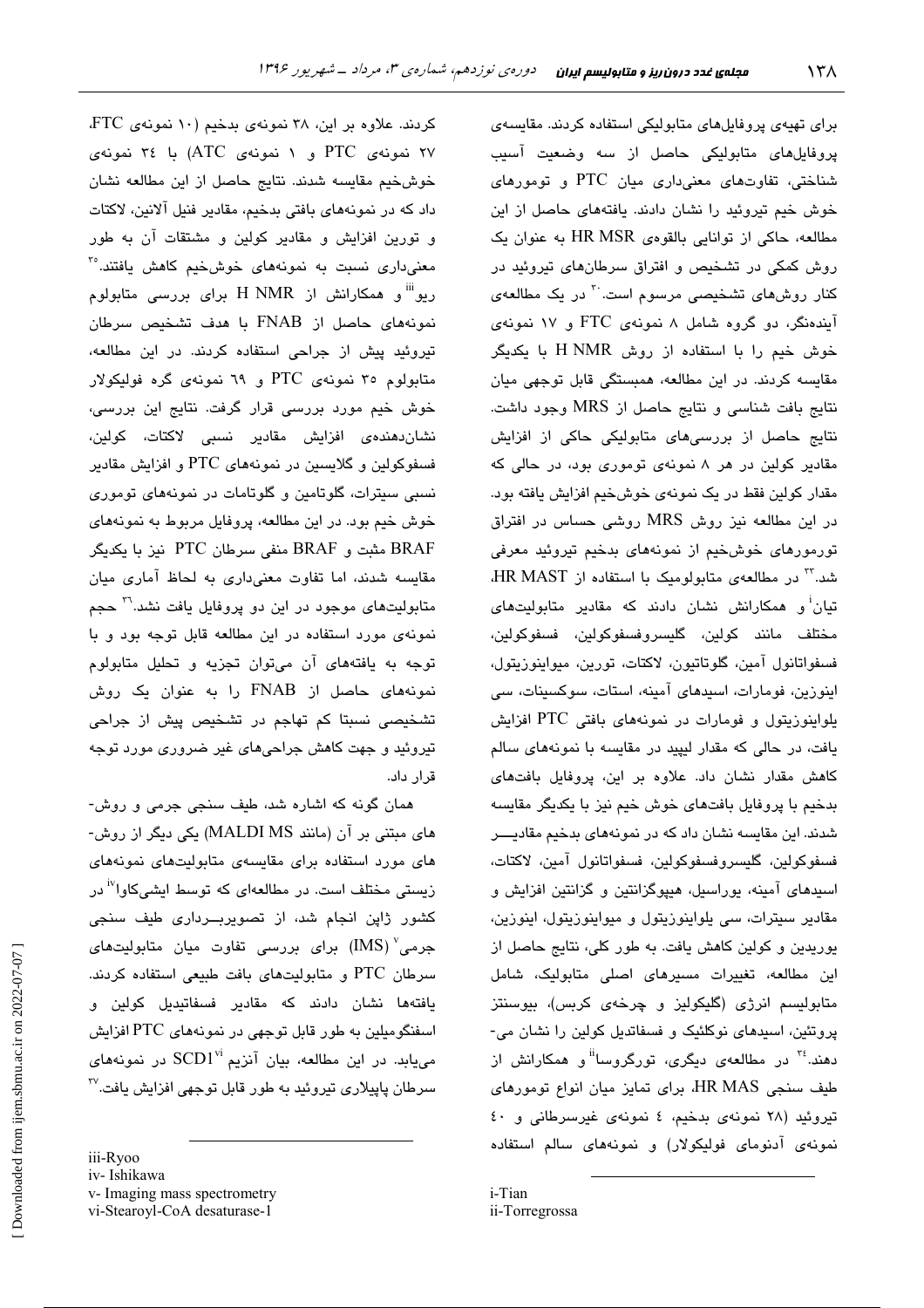گو<sup>ا</sup>و همکارانش از روش MALDI MS برای ارزیابی یروفایلهای لیپیدی مربوط به نمونههای سرمی و بافتی به دست آمده از بیماران مبتلا به تومورهای بدخیم و خوشخیم تیروئید استفاده کردند. این بررسی شامل سه گروه سالم، تومورهای خوش خیم و تومورهای بدخیم و هدف از این مطالعه تمایز گروه سالم از گروه بدخیم، گروه سالم از گروه خوشخیم و گروه خوشخیم از گروه بدخیم بود. نتایج به دست آمده از این بررسی نشان دادند که مقادیر ۱۰ نوع چربی (۳ نوع فسفاتیدیل کولین، ٦ نوع فسفاتیدیک اسید و ١ نوع اسفنگومیلیلن) تفاوت معنیداری را در این سه گروه (در هر دو نمونهی سرمی و بافتی) داشتند. از سوی دیگر، بیان بیش از حد دو آنزیم "FNAS و SCD1 در نمونههای بافتی و سرمی گروه تومورهای بدخیم مشاهده شد. این آنزیمها از طریق انتشار از بافتهای توموری به درون خون نفوذ می-کنن*د* و مقادیر چربیها*ی* سرطانزا را در نمونههای سرمی بیماران PTC افزایش میدهند.<sup>۳۸</sup> نتایج حاصل از دو مطالعهی فوق با یکدیگر هم راستا است و هر دو مطالعه افزایش مقدار آنزیم SCD1 را در نمونههای بافتی سرطان پاپیلاری تیروئید نشان میدهند. در مطالعهای دیگر، برای تهیهی پروفایل متابولوم نمونههای سرمی بیماران مبتلا به PTC، گواتر گرهی و نمونههای سالم و مقایسهی آنها با یکدیگر، یو<sup>!!!</sup> و همکارانش از روش کروماتوگرافی مایع-طیف سنجی جرمی (LC-MS) استفاده کردند. تحلیل آماری چند متغیره، تغییرات معنی داری را در مقدار متابولیتهای مختلف میان این سه گروه نشان داد. نتایج، حاکی از کاهش مقادیر بسیاری از این متابولیتها در سرم بیماران مبتلا به سرطان و گواتر بود. تفاوت عمدهی متابولیکی، در متابولیسم چربیها (اسیدهای چرب آزاد که در واکنشهای بیوشیمیایی مانند اکسیداسیون بتا و سنتز اجسام کتونی مورد استفاده قرار میگیرند)، به ویژه مقادیر اسید هیدروکسی بوتیریک در گروه PTC نسبت به دو گروه دیگر مشاهده شد. با توجه به نتایج به دست آمده، محققان اسید هیدروکسی بوتیریک (محصول واسطه در متابولیسم اسیدهای چرب) را به عنوان یک نشانگر بالقوه در تمایز PTC از گواتر گرهی معرفی کردند.<sup>۳۹</sup> در مطالعهای متفاوت، گو و همکارانش از نمونهی بازدم برای بررسی متابولوم آسیبهای مختلف تیروئید

استفاده کردند. برای این بررسی، ۳۹ بیمار مبتلا به PTC، ۲٥ بیمار مبتلا به گواتر گرهی و ۳۲ نفر داوطلب سالم انتخاب شدند و نمونههای بازدم از تمام افراد جمع آوری شد. در این مطالعه، برای تعیین پروفایل متابولوم از کروماتوگرافی گازی-طیف سنجی جرمی (GC-MS) استفاده شد. با توجه به نتایج به دست آمده از این مطالعه، گروههای مختلف در موارد ذیل با یکدیگر متفاوت بودند:

• گروه مبتلا به گواتر گرهی و گروه سالم در ۹ متابولیت شامل:

● گروه مبتلا به گواتر گرهی و گروه سالم در ۹ متابولیت شامل:

اسىد سولفوروس، سىكلوھگزىل متىل ھگزىل استر، ايزولانگيفولين–٥–أل، ٣،٥–دكادين–٧–ين، ٦–تى بوتيل– ۲،۲،۹،۹-تترامتیل، سیکلوهگزانون، ٤-هیدروکسی بوتبریک اسید، فنول و ٢،٢-دی متبل دکان

● گروه PTC و گروه سالم در ۸ متابولیت شامل:

سیکلوهگزانون، ٤–هیدروکسی بوتیریک اسید، فنول، ٢،٢– دي متيل دکانون، اتيل هگزانول، اتيلن گليکول مونوونيل استر، سیکلوپروپان، ١-برومو-١-(٣-متیل-١-پنتنیدیلن)-٢،٢،٢،٢-تتر امتىلن

• و گروه PTC و گروه گواتر گرهی در ٤ متابولیت شامل:

۳-متیل-اُکسیران-۲-ایل-متانول، سیکلوپنتان، ۱،۱،۳-تری متيل-۳–(۲–متيل-۲–پروپنيل) و ترنس-۲–دودسيل-۱-أل

این متابولیتها نقش بسیار مهمی در طبقهبندی آسیب-های تیروئید داشتند و به نظر می رسد که اندازهگیری متابولیتهای فرّار موجود در بازدم به عنوان یک روش غیرتهاجمی میتواند برای تشخیص بالینی بیماریهای تیروئید مورد استفاده قرار گیرد.<sup>.؛</sup> هم سویی مطالعهی یائو<sup>۲۹iv</sup> و گو<sup>.،</sup> در ارتباط با افزایش مقدار اسید بوتیریک، به ترتیب در نمونههای سرمی و تنفس، میتواند تاییدکنندهی توانایی روش بررسی نمونههای تنفسی در تشخیص سرطانهای تیروئید باشد. اوجاکوسکا<sup>۷</sup>و همکارانش برای مقایسهی پروفایل متابولوم تومورهای مختلف تیروئید با پروفایل متابولوم نمونههای سالم، از بافتهای پارافینه و روش GC-MS استفاده كردند. نمونهها شامل بافتهاى ATC MTC PTC FTC، آدنومای فولیکولار و طبیعی

 $i$ -Guo ii- Fatty acid synthase iii-Yao

iv-Yao

v-Wojakowska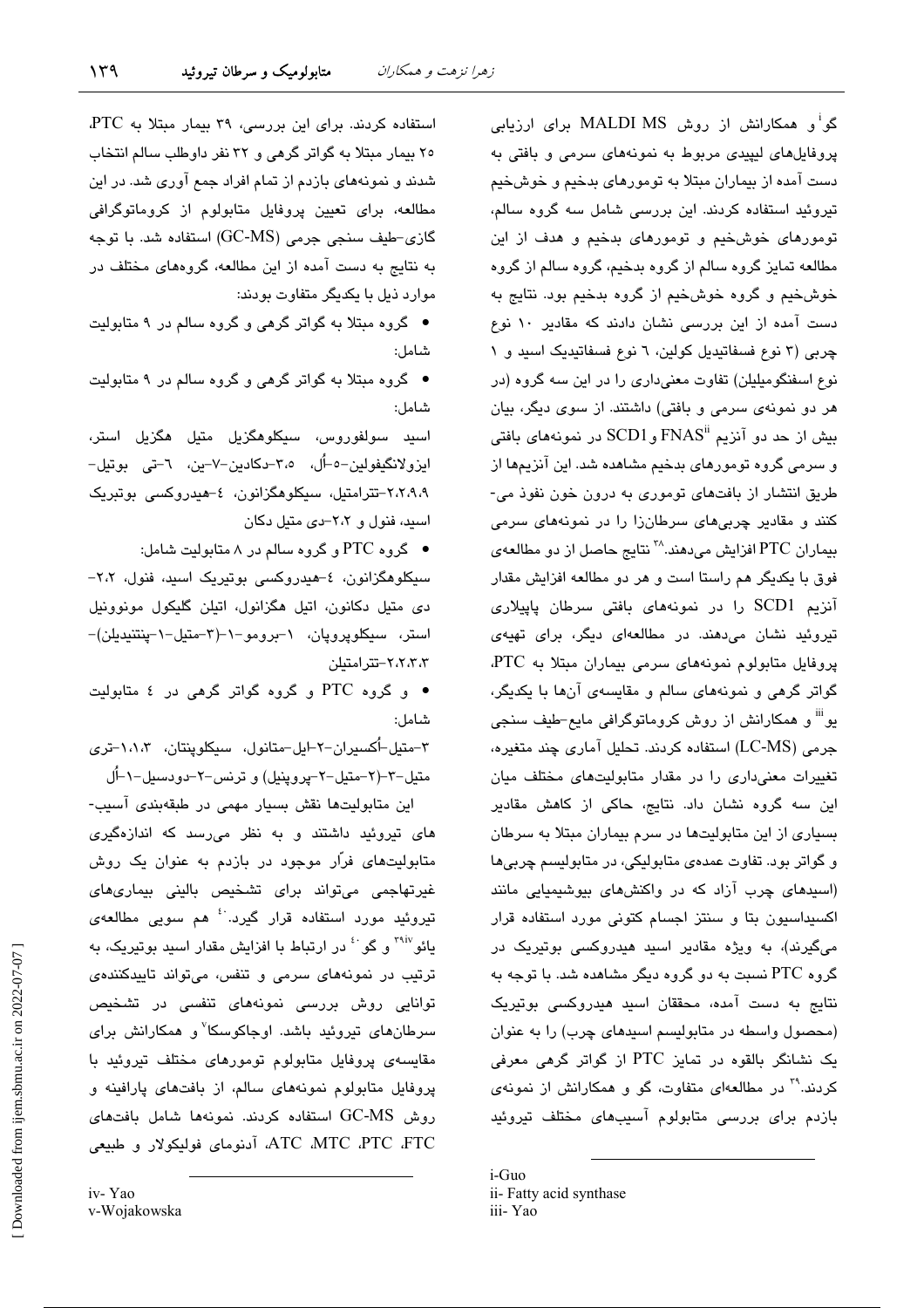استفاده شد. در نهایت، اسید اولئیک، اسید لینولئیک، گالاكتينول، سوربيتول، اسيد آراشيدونيک، اسيد گلوتاريک، مِلِيبِيوز، گلوکز، یوریدین و ملاتونین به عنوان متابولیتهای تغییر یافته در نمونههای سرطانی معرفی شدند که از میان آنها سورېيتول، گلوکز، گالاکتيول، مِليبيوز و ملاتونين بیشترین تغییر را نشان دادند. یا توجه به این یافته، محققان نتیجهگیری کردند که مسیر متابولیسم گالاکتوز، مهمترین مسیری است که پیشروی PTC را تحت تاثیر قرار میدهد و آنزیم آلفا-گالاکتوزیداز میتواند به عنوان یک هدف بالقوه برای درمان PTC مورد توجه قرار گیرد.<sup>۲</sup> در مطالعهی انجام گرفته توسـط خو<sup>۷</sup>و همکارانــش نیز از دو روش GC-TOF-MS و LC-MS براي بررسي متابولوم سرطان تیروئید استفاده شد. نمونههای بافتی توموری و غیرتوموری از ٥٧ بيمار مبتلا به PTC و ٤٨ بيمار مبتلا به تومور خوشخيم تيروئيد جمعآوري شد. نتايج حاصل از مطالعه، حاکی از افزایش متابولیسم پورین و پریمیدین و افزایش مقادیر تورین و هیپوتورین در نمونههای PTC بود. مقادیر اسيد چرب و اسيد صفراوی در هر دو گروه به ويژه در نمونههای تومورهای خوشخیم افزایش داشت. پروفایلهای مربوط به متابولوم دو گروه تومورهای خوش خیم و بدخیم در برخی از متابولیتها مشابه و در برخی دیگر به طور قابل توجهی با یکدیگر متفاوت بودند. این امر میتواند نشان از مسیرهای متابولیکی مشترک و منحصر به فرد طی تومورزایی از تومورهای خوشخیم به تومورهای بدخیم باشد.<sup>۲</sup>ْ در مطالعهی دیگری، گو<sup>ا۷</sup>و همکارانـش مقادیر اسیدهای آمینهی آزاد را در نمونههای پلاسمای بیماران مبتلا به سرطان های مختلف از جمله سرطان تیروئید را با استفاده از یک تحلیلگر اسید آمینه اندازهگیری کردند. در نمونههای دریافت شده از بیماران مبتلا به سرطان تیروئید، مقادیر ترئونین و آرژنین افزایش و مقادیر آسپارتات، گلوتامات و پرولین کاهش داشت و پژوهشگران توانستند با استفاده از این پروفایل میان دو گروه سرطانی و سالم تمایز قائل شوند.'' جدول یک، خلاصهای از متابولیتهای مرتبط با سرطانهای تیروئید را نشان می دهد.

#### ۷- نتىجەگىرى:

در حال حاضـــر، روش FNAB استاندار طلابی برای تشخیص و افتراق سرطانهای مختلف تیروئید از یکدیگر

بودند. در این مطالعه، متابولوم سرطان با استفاده از مقادیر متغیر اسیدهای چرب و چربیها مشخص شد. نتایج، حاکی از مقادیر بالای استرهای اسپدهای چرب در نمونههای سالم در مقایسه با تومورهای تیروئید بود، اما در ارتباط با سرطان MTC چنین تفاوت معنی،داری مشاهده نشد.'' در ارتباط با تفاوت مقادیر چربی و اسیدهای چرب در پروفایل بافتهای توموری و سالم تیروئید، مطالعات مختلف نتایج متفاوتی را ارائه کردهاند. در مطالعات انجام گرفته توسط مبکولی <sup>۲</sup> و دیجا<sup>۲۲</sup>که از روشهای مبتنی بر NMR استفاده کردند، کاهش مقادیر چربیها در بافتهای توموری گزارش شد، در حالی که در دو مطالعهی مبتنی بر روش MS\*،۲۷،۳ مقادیر چربی ها در بافتهای توموری افزایش قابل توجهی را نسبت به بافتهای سالم نشان دادند. مطالعهی دیگری که در آن از روش GC-MS برای بررسی متابولوم سرطانهای تبروئید استفاده شده است، مطالعهی چن<sup>آ</sup> و همکارانش بر روی نمونههای PTC و بافت سالم تیروئید است. تغییرات متابولیکی عمده در متابولیسم قندها (کاهش گلوکز، فروکتوز، گالاکتوز، مانوز، رامنوز و ۲–کتو–دی-گلوکونیک اسبیه)، متابولیسم نوکلئوتیدها (کاهش مالونیک اسید و افزایش اینوزین) و متابولیسم چربیها (افزایش کلستـــــرول و آراشیدونیک اسید) مشاهده شد. در این روش، علاوه بر تهیهی پروفایل متابولوم بافتی، برای تایید بیان ژنهای آنزیمهای مرتبط با تغییرات متابولیکی سرطانهای تیروئید، از روش RT-qPCR استفاده شد. مقادیر mRNA مربوط به آنزیمهای گلوکز-٦-فسفات دهیدروژناز، فسفوگلیسرات كيناز-١، لاكتات دهيدروژناز، پروستاگلاندين اندوپراكسيداز سنتاز-۲ و فسفوگلیسرات دهیدروژناز که از آنزیمهای مهم در متابولیسم قندها و لیپیدها هستند، در نمونههای PTC نسبت به نمونههای طبیعی تیروئید افزایش داشت.<sup>۱٬</sup> شانگ<sup>iii</sup> و همکارانش از یک روش مبتنی بر GC-MS به نام کروماتوگرافی در زمان پرواز<sup>iv</sup>(GC-TOF-MS)، برای بررسی نشانگرهای بالقوه در تشخیص سرطانهای تیروئید استفاده کردند. نمونههای به کار رفته در این مطالعه، نمونه-های بافتی PTC بود و برای تایید نتایج به دست آمده از روش GC-TOF-MS، از یک روش مبتنی بر LC-MS نیز

v-Xu vi-Gu

i-Chen

ii- Real time quantitative polymerase chain reaction iii-Shang

iv-Gas chromatography-time of flight mass spectrometry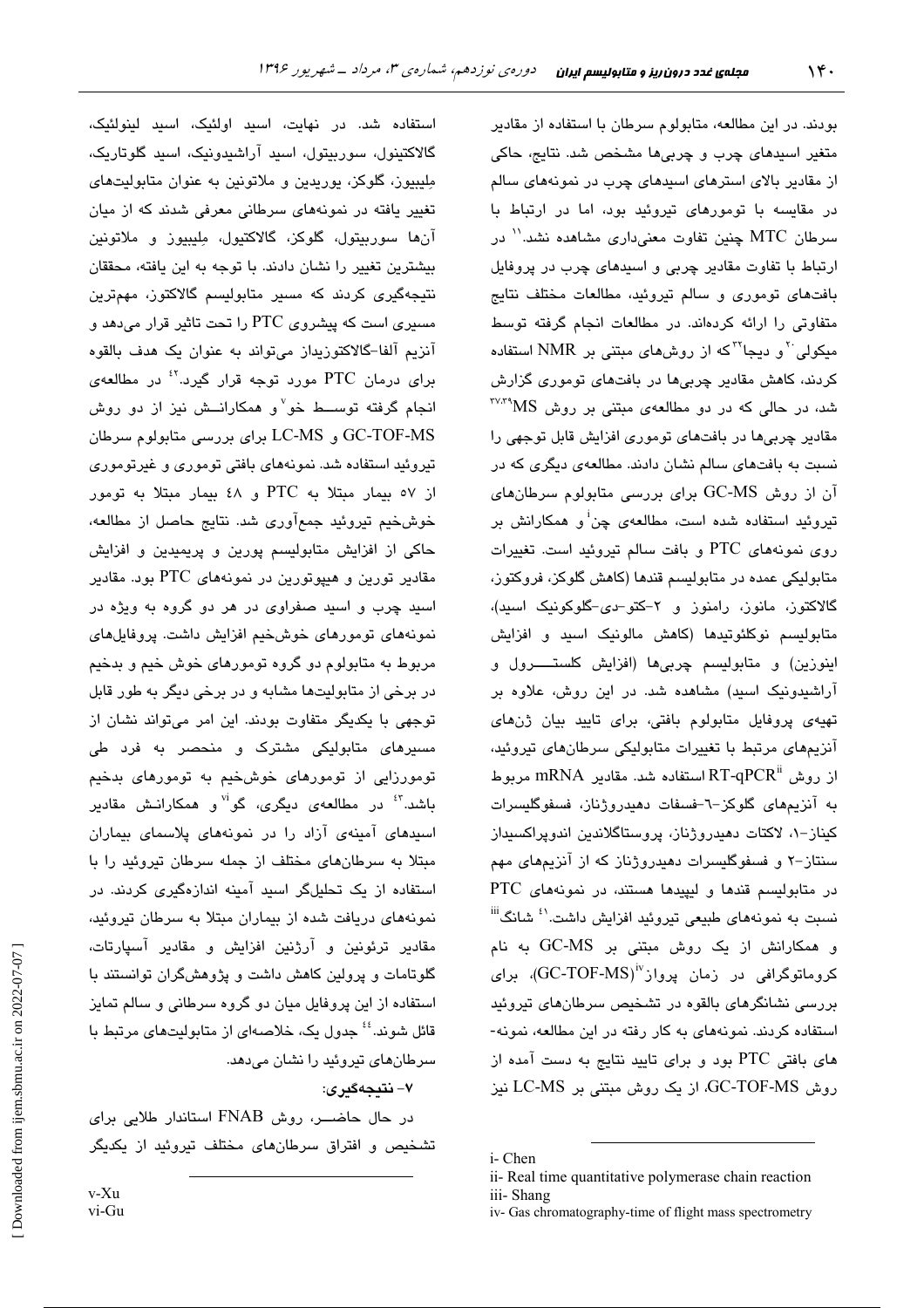$\lambda^*$ 

است. تا به امروز، در کنار تجزیه و تحلیلهای بافتشناسی، آزمونهای مختلف مولکولی مانند شناسایی جهشهای ژنتيکـــي و ارزيابـــي پــروتئيـــنها توســـط روش ایمونوهیستوشیمی مورد بررسی قرار گرفتهاند، اما هیچ یک از آنها كاربرد واقعى در تشخيص باليني نداشتهاند.'' طي دهههای گذشته، زیست شناسی مولکولی و فیزیولوژی برای دستیابی به اطلاعات زیستمولکولی و عملکردی مورد استفاده قرار گرفتند، اما این راهبردها، دادههای محدودی را ارائه کردند که مولکولهای هدف و مسیرهای مرتبط را مورد توجه قرار میداد و در بررسی کامل و یک پارچهی یک سیستم زیستی، ناتوان بودند. به همین دلیل، توسعهی راه-بردهایی تحت عنوان «اُمیکها»<sup>آ</sup>انقلاب عظیمی در این حیطه*ی* علمی ایجاد کرد که امروزه کاربرد بسیار گستردهای در زیستشناسی نظامنگر<sup>ii</sup> دارند. هدف از اُمیکها، شناسایی مجموعهی کاملی از زیستمولکولهای (ژنها، پروتئینها و متابوليتها) موجود در بافت، سلول، مايعات زيستي يا اندام است که در نهایت حجم عظیمی از دادهها را ارائه میکنند. این دادهها توسط ابزارهای آمار زیستی و بیوانفورماتیکی مورد ارزیابی قرار میگیرند.<sup>6</sup>ْ متابولیتها مولکولهایی هستند که در نتیجهی واکنشهای آنزیمی طی فرآیند سوخت و ساز در داخل سلول به وجود می آیند و بازتابی از نحوهی عملکرد یک سلول و در نهایت یک اندام خاص هستند.<sup>۶</sup>۰ متابولومیک، اُمیکی است که به مطالعهی مجوعهی کاملی از متابولیتها در سلول، بافت یا اندام میپردازد.<sup>ه؛</sup> طبق تعریف نکلسون، متابولومیک، اندازهگیری کمّی پاسخ سیستمهای زیستی به تحریکات فیزیوپاتولوژیکی و تغییرات ژنتیکی است.<sup>۶۷</sup>از آن جایی که متابولیتها نقطهی نهایی بیان ژن و فعالیت سلول

اورگانیسم فراهم میکند و نقش اساسی در زیستشناسی نظامنگر دارد.<sup>66</sup> در سالهای اخیر، مطالعات متابولومیک در پژوهشهای مربوط به سرطانهای تیروئید مورد توجه قرار گرفتهاند و مطالعات مختلفی در این زمینه انجام گرفته است. هدف اصلی متابولومیک، تعیین مقادیر متابولیتهای موجود در نمونههای زیستی و ارتباط افزایش و کاهش مقادیر آنها با علايم باليني است. از مزاياي اين مطالعات توانايي استفاده از نمونههای جمعآوری شده با روشهای کم تهاجم و یافتن یک نشانگر یا تعیین پروفایل متابولیتها میباشد.^به طور کلی روشهای عمدهای که در مطالعات متابولوم سرطانهای تیروئید مورد استفاده قرار گرفته است، عبارتند از روشهای مبتنی بر رزونانس مغناطیسی هستهای (H NMR) و طیف سنجی جرمی (MS). بیشتر مطالعات انجام گرفته، بر روی نمونههای بافتی سرطان پاییلاری تیروئید بود و تعداد اندکی از بررسیها از نمونههای سرمی استفاده کرده بودند. علی رغم استفاده از روشها و نمونههای متفاوت، در تمام این بررسیها تفاوت معنیداری میان پروفایلهای متابولومیک نمونههای توموری خوشخیم، بدخیم و نمونههای سالم کشف شد و متابولیتهای تغییر یافته در اکثر این مطالعات مشترک بودند. با توجه به نتایج حاصل از این مطالعات، تغییر در مسیرهای متابولیکی قندها، چربیها و نوکلئوتیدها و در نتیجه تغییر در مقدار متابولیتهای مربوط به این مسیرها در نمونههای توموری تیروئید نسبت به بافتهای طبیعی مشاهده شد (جدول ۱).

هستند، متابولومیک روند کلی نگری را برای درک فنوتیپ یک

| جدول ۱– خلاصهای از مطالعات انجام شده بر روی متابولوم سرطانهای تیروئید |  |  |
|-----------------------------------------------------------------------|--|--|
|-----------------------------------------------------------------------|--|--|

| روش مورد استفاده   | متابولىتهاى تغىبر بافته                                                                                                   | نمونهى مورد استفاده  | شمارەى منبع           |
|--------------------|---------------------------------------------------------------------------------------------------------------------------|----------------------|-----------------------|
| <b>MRS</b>         | كولين                                                                                                                     | ىافت                 | ٣٤                    |
| <b>HRMSR</b>       | چربی ها و اسیدهای آمینه                                                                                                   | بافت و نمونههای FNAB | $\mathsf{r}_1$        |
| H NMR              | آلانین، متیونین، استون، گلوتامات، گلایسین، لاکتات، تیروزین، فنیل آلانین، هیپوگزانتین، سی یلو و میواینوزیتول               | ىافت                 | ١٨                    |
| <b>H NMR</b>       | چربىھا                                                                                                                    | ىافت                 | $\mathsf{r}\setminus$ |
| <b>MALDIMS</b>     | مقادیر ١٠ نوع چربی (٣ نوع فسفاتیدیل کولین، ٦ نوع فسفاتیدیک اسید و ١ نوع اسفنگومیلیلن)                                     | بافت و سرم           | ٣٩                    |
| LC-MS              | چربیها (اسپدهای چرب آزاد که در واکنشهای بپوشیمیایی مانند اکسپداسپون بتا و سنتز اجسام کتونی مورد استفاده قرار میگیرند)     | سرم                  | ٤٠                    |
| <b>IMS</b>         | فسفاتيديل كولين و اسفنگوميلين                                                                                             | بافت                 | ٣٨                    |
| GC-MS              | متابوليتهاى فرأر                                                                                                          | بازدم                | ٤١                    |
| GC-MS              | اسڀدهای چرب و چربی ها                                                                                                     | ىافت                 | $\lambda$             |
| GC-MS              | قندها (كاهش گلوكز، فروكتوز، گالاكتوز، مانوز، رامنوز و ٢–كتو–دي–گلوكونيك اسيد)، متابوليسم نوكلئوتيدها (كاهش مالونيك اسيد و | بافت                 | ٤٢                    |
|                    | افزايش اينوزين) و متابوليسم چربي ها (افزايش كلسترول و آراشيدونيک اسيد)                                                    |                      |                       |
| (GC-TOF-MS)        | سوربیتول، گلوکز، گالاکتبول، ملیبیوز و ملاتونین                                                                            | ىافت                 | ٤٣                    |
| GC-TOF-MS<br>LC-MS | پورين، پريميدين، اسيد چرب و اسيد صفراوی                                                                                   |                      | ٤٤                    |
| تحلیلگر اسید آمینه | ترئونين، آرژنين، آسپارتات، گلوتامات و پرولين                                                                              | يلاسما               | ٤٥                    |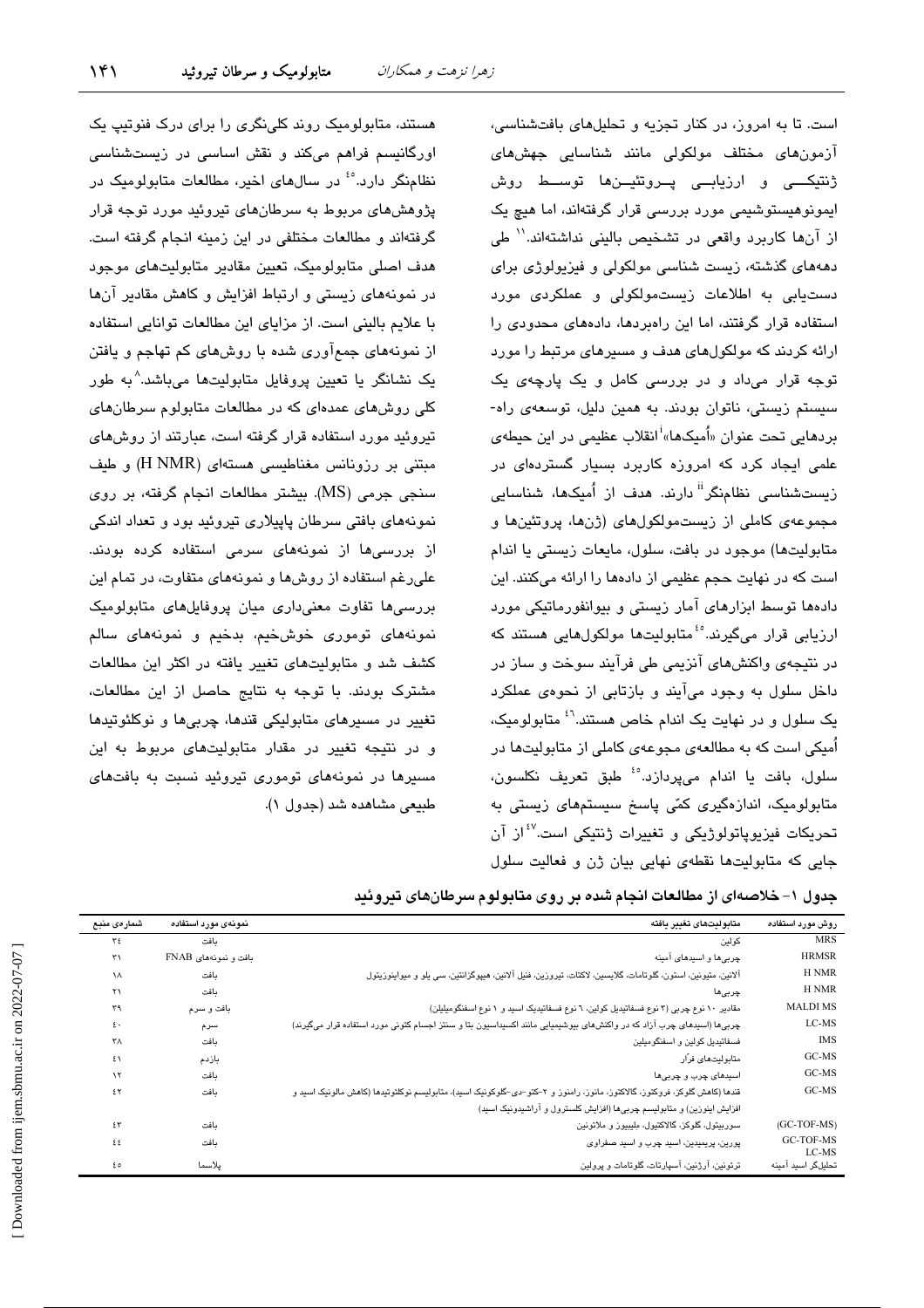تشخیص بالینی اسیبهای تیروئید مورد استفاده قرار گیرند. علاوه بر این، با کشف مسیرهای متابولیکی تغییر یافته در سرطانهای تیروئید، با هدف قرار دادن انزیمهای مختلف دخیل در این مسیرها، اهداف درمانی جدید*ی* پیش رو*ی* محققین قرار خواهند گرفت.

#### **References**

- 1. Nozhat Z, Azizi F, Hedayati M. A Review on Molecular Biomarkers of Thyroid Carcinoma. Journal of Mazandaran University of Medical Sciences 2015; 25: 154-70. [Farsi]
- 2. Ahn HS, Kim HJ, Welch HG. Korea's thyroid-cancer" epidemic": screening and overdiagnosis.N Engl J Med 2014; 371: 1765-7.
- 3. Pandeya N, McLeod D, Balasubramaniam K, Baade PD, Youl P, Bain C, et al. Increasing thyroid cancer incidence in Queensland, Australia 1982–2008–true increase or overdiagnosis? Clinical endocrinology 2016; 84: 257- 64.
- 4. Nozhat Z, Hedayati M, Azizi F. Thyroid Cancer Epidemic: A Peril or an Alarm? International Journal of Endocrinology and Metabolism 2015; 13.
- 5. Leenhardt L, Grosclaude P, editors. Epidemiology of thyroid carcinoma over the world. Annales d'endocrinologie; 2011.
- 6. Wartofsky L, Van Nostrand D. Thyroid cancer: a comprehensive guide to clinical management: Springer;2016.
- 7. Faquin WC. The thyroid gland: recurring problems in histologic and cytologic evaluation. Archives of pathology and laboratory medicine 2008;132: 622-32.
- 8. Wojtowicz W PD, Balcerzak W, Mlynarz P. Metabolomics Methods as a New Diagnostic Tool for Thyroid Nodules. Metabolomics 2016; 6: 1-6.
- 9. Fuss TL, Cheng LL. Evaluation of Cancer Metabolomics Using ex vivo High Resolution Magic Angle Spinning (HRMAS) Magnetic Resonance Spectroscopy (MRS). Metabolites 2016; 6: 11.
- 10. Denkert C, BucherE, Hilvo M, Salek R, Oreši M, Griffin J, et al. Metabolomics of human breast cancer: new approaches for tumor typing and biomarker discovery. Genome medicine 2012; 4: 37.
- 11. Wojakowska A, Chekan M, Widlak P, Pietrowska M. Application of metabolomics in thyroid cancer research. International journal of endocrinology 2015; 2015.
- 12. Kim WG, Kim WB. Understanding of Cancer Cell Metabolism and Thyroid Cancer. International Journal of Thyroidology 2015;8: 147-52.
- 13. Curry JM, Tuluc M, Whitaker-Menezes D, Ames JA, Anantharaman A, Butera A, et al. Cancer metabolism, stemness and tumor recurrence: MCT1 and MCT4 are functional biomarkers of metabolic symbiosis in head and neck cancer. Cell Cycle 2013; 12: 1371-84.
- 14. Lunt SY, Vander Heiden MG. Aerobic glycolysis: meeting the metabolic requirements of cell proliferation. Annual review of cell and developmental biology 2011; 27: 441-64.
- 15. Gill KS, Tassone P, Hamilton J, Hjelm N, Luginbuhl A, Cognetti D, et al. Thyroid Cancer Metabolism: A Review. Journal of thyroid disorders and therapy 2016; 5.
- 16. Cairns RA, Harris IS, Mak TW. Regulation of cancer cell metabolism. Nature Reviews Cancer 2011; 11: 85- 95.

مطالعات متابولومیک، دانش نوپایی در زمینهی کشف زیستنشانگر*های* مولکول*ی* سرطان*های* تیروئید است و توانایی مناسبی در تمایز بدخیمیها*ی* تیروئید از سایر اختلالات تیروئید را دارد و به نظر میرسد که در ایندهای نزدیک به عنوان روش،های تکمیلی در کنار روش،های مرسوم

- 17. Glunde K, Bhujwalla ZM, Ronen SM. Choline metabolism in malignant transformation. NatureReviews Cancer 2011;11:835-48.
- 18. Oskouie AA, Taheri S. Recent developments and application of metabolomics in cancer diseases. Journal of Paramedical Sciences 2015; 6.
- 19. Farrokhi Yekta R, Rezaie Tavirani M, Arefi Oskouie A, Mohajeri-Tehrani M,Soroush A. The metabolomics and lipidomics window into thyroid cancer research. Biomarkers 2016: 1-9.
- 20. Miccoli P, Torregrossa L, Shintu L, Magalhaes A, Chandran J, Tintaru A, et al. Metabolomics approach to thyroid nodules: A high-resolution magic-angle spinning nuclear magnetic resonance–based study. Surgery 2012; 152: 1118-24.
- 21. Fancy S-A, Rumpel K. GC-MS-based metabolomics. Biomarker Methods in Drug Discovery and Development 2008: 317-40.
- 22. Lu W, Bennett BD, Rabinowitz JD. Analytical strategies for LC–MS-based targeted metabolomics. Journal of Chromatography B 2008; 871: 236-42.
- 23. Theodoridis G, Gika HG, Wilson ID. LC-MS-based methodology for global metabolite profiling in metabonomics/metabolomics. TrAC Trends in Analytical Chemistry 2008; 3; 251-60.
- 24. Ly A, Buck A, Balluff B, Sun N, Gorzolka K, Feuchtinger A, et al. High-mass-resolution MALDI mass spectrometry imaging of metabolites from formalinfixed paraffin-embedded tissue. Nature protocols 2016; 11: 1428-43.
- 25. Wojakowska A, Chekan M, Marczak u, Polanski K, Lange D, Pietrowska M, et al. Detection of metabolites discriminating subtypes of thyroid cancer: molecular profiling of FFPEsamples using the GC/MS approach. Molecular and cellular endocrinology 2015; 417: 149- 57.
- 26. Ustun B, Chhieng D, Prasad ML, Holt E, Hammers L, Carling T, et al. Follicular variant of papillary thyroid carcinoma: accuracy of FNA diagnosis and implicationsfor patient management. Endocrine pathology 2014; 25: 257-64.
- 27. Jin L, Sebo TJ, Nakamura N, Qian X, Oliveira A, Majerus JA, et al. BRAF mutation analysis in fine needle aspiration (FNA) cytology of the thyroid. Diagnostic Molecular Pathology 2006; 15; 136-43.
- 28. Boufraqech M, Patel D, Xiong Y, Kebebew E. Diagnosis of thyroid cancer: state of art. Expert opinion on medical diagnostics 2013; 7: 331-42.
- 29. Nozhat Z, Hedayati M, Pourhassan H. Signaling pathways in medullary thyroid carcinoma: therapeutic implications. International Journal of Endocrine Oncology. 2016; 3: 299-312.
- 30. Jordan KW,Adkins CB, Cheng LL, Faquin WC. Application of magnetic-resonance-spectroscopy-based metabolomics to the fine-needle aspiration diagnosis of papillary thyroid carcinoma. Acta cytologica 2011; 55: 584-9.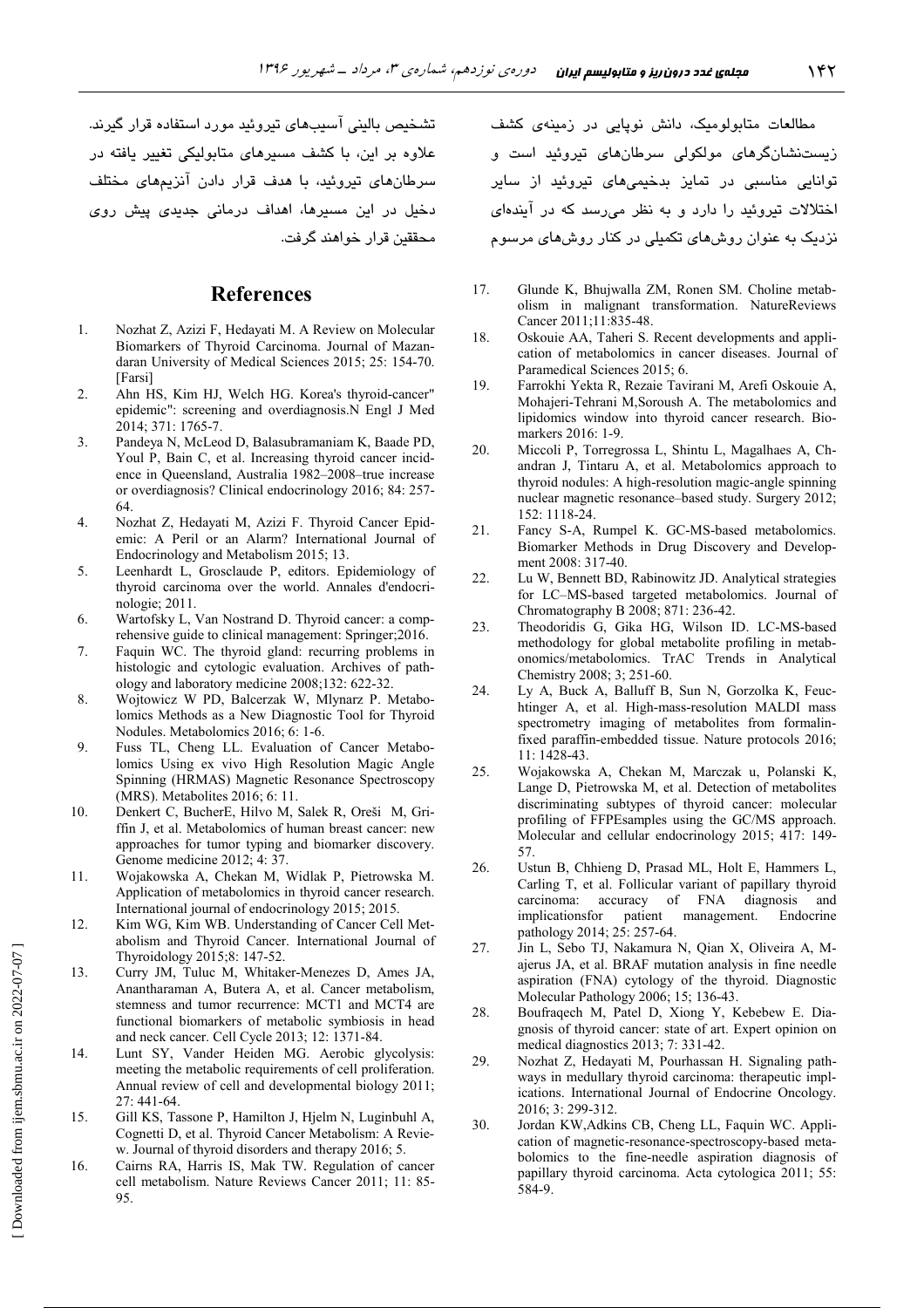- 31. Elshafey R, Elattar A, Mlees M, Esheba N. Roleof quantitative diffusion-weighted MRI and 1 H MR spectroscopy in distinguishing between benign and malignant thyroid nodules. The Egyptian Journal of Radiology and Nuclear Medicine 2014; 45: 89-96.
- 32. Deja Sa, Dawiskiba T, Balcerzak W, Orczyk-Pawi owicz M, G ód M, Pawe ka D, et al. Follicular adenomas exhibit a unique metabolic profile. 1 H NMR studies of thyroid lesions. PLoS One 2013; 8: e84637.
- 33. Gupta N, Goswami B, Chowdhury V, Ravishankar L, Kakar A. Evaluation of the role of magnetic resonance spectroscopy in the diagnosis of follicular malignancies of thyroid. Archives of Surgery 2011; 146: 179-82.
- 34. Tian Y, Nie X, Xu S, Li Y, Huang T, Tang H, et al. Integrative metabonomics as potential method for diagnosis of thyroid malignancy. Scientific reports 2015; 5: 14869.
- 35. Torregrossa L, Shintu L, Nambiath Chandran J, Tintaru A, Ugolini C, Magalha es Ar, et al. Toward the reliable diagnosis of indeterminate thyroid lesions: a HRMAS NMR-based metabolomics case of study. Journal of ProteomeResearch 2012; 11: 3317-25.
- 36. Ryoo I, Kwon H, Kim SC, Jung SC, Yeom JA, Shin HS, et al. Metabolomic analysis of percutaneous fine-needle aspiration specimens of thyroid nodules: Potential application for the preoperative diagnosis of thyroid cancer. Scientific Reports 2016; 6.
- 37. Ishikawa S, Tateya I, Hayasaka T, Masaki N, Takizawa Y, Ohno S, et al. Increased expression of phosphatidylcholine (16: 0/18: 1) and (16: 0/18: 2) in thyroid papillary cancer. PLoS One 2012; 7: e48873.
- 38. Guo S, Qiu L, Wang Y, Qin X, Liu H, He M, et al. Tissue imaging and serum lipidomic profiling for screening potential biomarkers of thyroid tumors by matrixassisted laser desorption/ionization-Fourier transform

ion cyclotron resonance mass spectrometry. Analytical andbioanalytical chemistry 2014; 406: 4357-70.

- 39. Yao Z, Yin P, Su D, Peng Z, Zhou L, Ma L, et al. Serum metabolic profiling and features of papillary thyroid carcinoma and nodular goiter. Molecular BioSystems 2011; 7: 2608-14.
- 40. Guo L, Wang C, Chi C,Wang X, Liu S, Zhao W, et al. Exhaled breath volatile biomarker analysis for thyroid cancer. Translational Research 2015; 166: 188-95.
- 41. Chen M, Shen M, Li Y, Liu C, Zhou K, Hu W, et al. GC-MS-based metabolomic analysis of human papillary thyroid carcinoma tissue. International journal of molecular medicine 2015; 36: 1607-14.
- 42. Shang X, Zhong X, Tian X. Metabolomics of papillary thyroid carcinoma tissues: potential biomarkers for diagnosis and promising targets for therapy. Tumor Biology 2016; 37: 11163-75.
- 43. Xu Y, Zheng X, Qiu Y, Jia W, Wang J, Yin S. Distinct metabolomic profiles of papillary thyroid carcinoma and benign thyroid adenoma. Journal of proteome research 2015; 14: 3315-21.
- 44. Gu Y, Chen T, Fu S, Sun X, Wang L, Wang J, et al.Perioperative dynamics and significance of amino acid profiles in patients with cancer. Journal of translational medicine 2015; 13: 35.
- 45. Sussulini A, editor. Metabolomics: From Fundamentals to Clinical Applications. Springer; 2017 Feb 25.
- 46. Harris E. Biochemical Facts Behind The Definition And Properties Of METABOLITES.2014.
- 47. Nicholson JK, Lindon JC, Holmes E. 'Metabonomics': understanding the metabolic responses of living systems to pathophysiological stimuli via multivariate statistical analysis of biological NMR spectroscopic data. Xenobiotica 1999; 29: 1181-9.